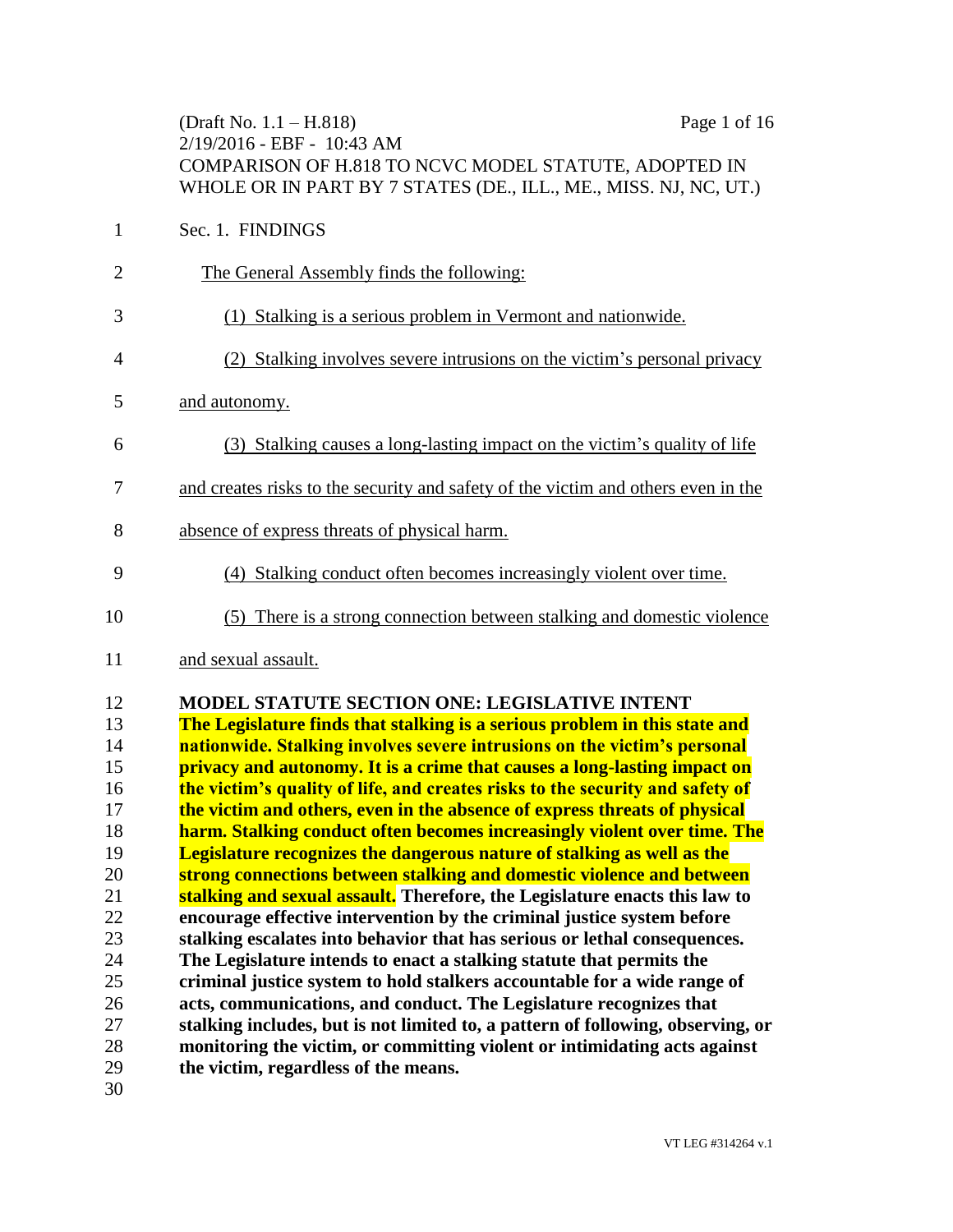| (Draft No. $1.1 - H.818$ )                                       | Page 2 of 16 |
|------------------------------------------------------------------|--------------|
| $2/19/2016$ - EBF - 10:43 AM                                     |              |
| COMPARISON OF H.818 TO NCVC MODEL STATUTE, ADOPTED IN            |              |
| WHOLE OR IN PART BY 7 STATES (DE., ILL., ME., MISS. NJ, NC, UT.) |              |

- Sec. 2. 12 V.S.A. § 5131 is amended to read:
- § 5131. DEFINITIONS

#### As used in this chapter:

- (1) "Course of conduct" means a pattern of conduct composed of two or
- more acts over a period of time, however short, evidencing a continuity of
- purpose. Constitutionally protected activity is not included within the meaning
- 7 of "course of conduct." two or more acts over a period of time, however short,
- in which a person follows, monitors, observes, surveils, threatens, or
- 9 communicates to or about, another person, or interferes with another person's
- property. This definition shall apply to acts conducted by the person directly,
- 11 indirectly, or through third parties and by any action, method, device, or
- means.

| 13<br>14<br>15<br>16<br>17<br>18<br>19<br>20 | <b>MODEL STATUTE SECTION THREE: DEFINITIONS</b><br>As used in this Model Statute:<br>(a) "Course of conduct" means two or more acts, including, but not<br>limited to, acts in which the stalker directly, indirectly, or through third<br>parties, by any action, method, device, or means, follows, monitors,<br>observes, surveils, threatens, or communicates to or about, a person, or<br>interferes with a person's property. |
|----------------------------------------------|-------------------------------------------------------------------------------------------------------------------------------------------------------------------------------------------------------------------------------------------------------------------------------------------------------------------------------------------------------------------------------------------------------------------------------------|
| 21                                           | (2) "Following" means maintaining over a period of time a visual or                                                                                                                                                                                                                                                                                                                                                                 |
| 22                                           | physical proximity to another person in such manner as would cause a                                                                                                                                                                                                                                                                                                                                                                |
| 23                                           | reasonable person to have fear of unlawful sexual conduct, unlawful restraint                                                                                                                                                                                                                                                                                                                                                       |
| 24                                           | <del>dily injury, or death</del> "Emotional distress" means significant mental suffering                                                                                                                                                                                                                                                                                                                                            |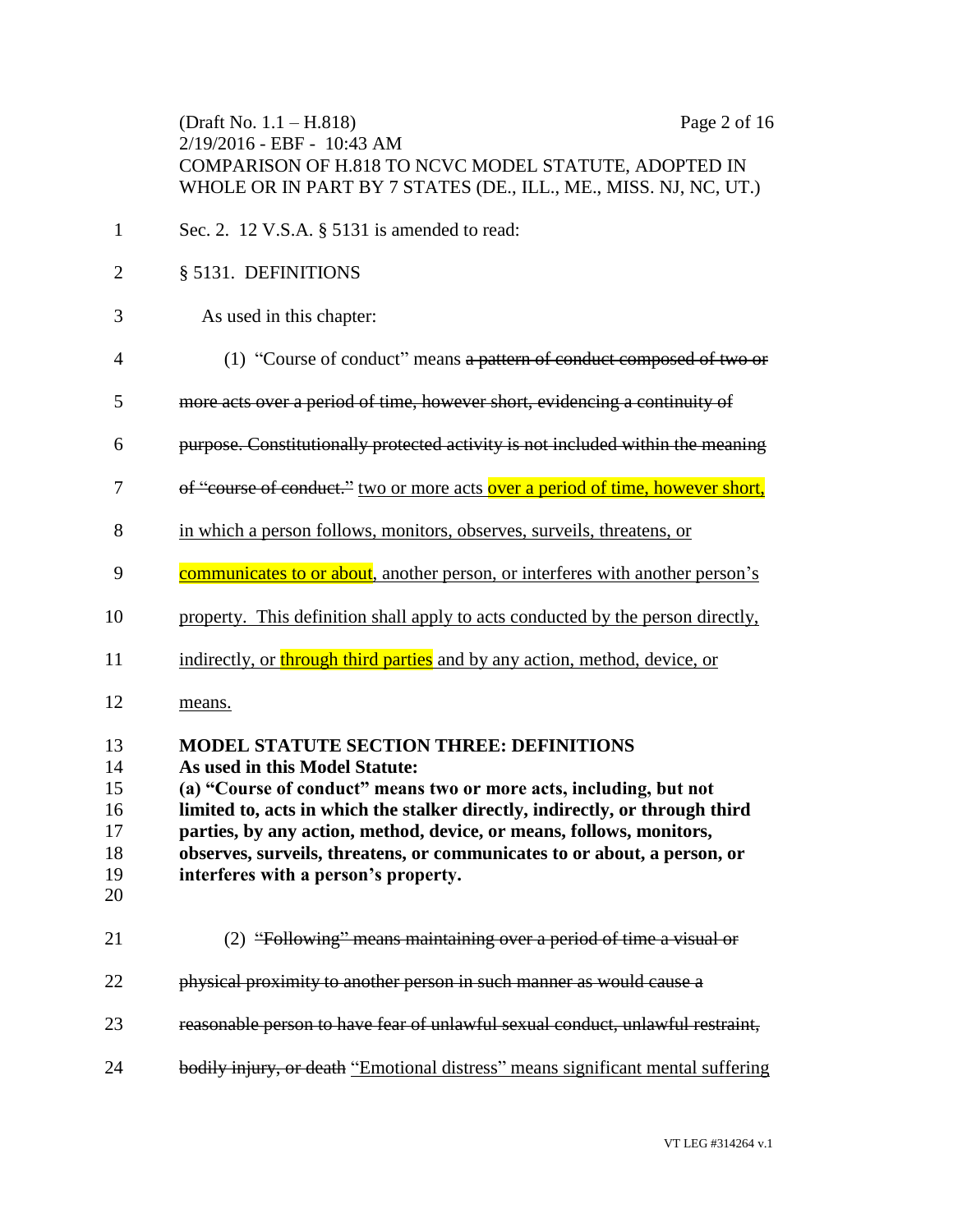|              | (Draft No. 1.1 – H.818)<br>Page 3 of 16                                                                                   |
|--------------|---------------------------------------------------------------------------------------------------------------------------|
|              | 2/19/2016 - EBF - 10:43 AM                                                                                                |
|              | COMPARISON OF H.818 TO NCVC MODEL STATUTE, ADOPTED IN<br>WHOLE OR IN PART BY 7 STATES (DE., ILL., ME., MISS. NJ, NC, UT.) |
|              |                                                                                                                           |
| $\mathbf{1}$ | or distress that may, but does not necessarily, require medical or other                                                  |
| 2            | professional treatment or counseling.                                                                                     |
| 3            | <b>MODEL STATUTE SECTION THREE: DEFINITIONS</b>                                                                           |
| 4            | (b) "Emotional distress" means significant mental suffering or distress                                                   |
| 5            | that may, but does not necessarily, require medical or other professional                                                 |
| 6            | treatment or counseling.                                                                                                  |
| 7<br>8       | (3) "Lying in wait" means hiding or being concealed for the purpose of                                                    |
| 9            | attacking or harming another person.                                                                                      |
| 10           | (4) "Nonphysical contact" includes telephone calls, mail, e-mail, social                                                  |
| 11           | media commentary or comment, or other electronic communication, fax, and                                                  |
| 12           | written notes.                                                                                                            |
| 13           | (4) "Reasonable person" means a reasonable person in the victim's                                                         |
| 14           | circumstances.                                                                                                            |
| 15           | <b>MODEL STATUTE SECTION THREE: DEFINITIONS(c)</b>                                                                        |
| 16           | "Reasonable person" means a reasonable person in the victim's                                                             |
| 17           | circumstances.                                                                                                            |
| 18           |                                                                                                                           |
| 19           | MODEL STATUTE COMMENTARY                                                                                                  |
| 20           | The updated "Model Stalking Code for the States" recommends that                                                          |
| 21           | "reasonable person" be defined as a "reasonable person in the victim's                                                    |
| 22           | circumstances." The 1993 model anti-stalking code also recommended a                                                      |
| 23           | "reasonable person" standard of fear but did not provide a definition for                                                 |
| 24           | the term. Several states' definitions of a "reasonable person" are similar                                                |
| 25           | to the recommended definition of a "reasonable person in the victim's                                                     |
| 26           | circumstances." For example, Oregon provides that the crime of stalking                                                   |
| 27           | is committed if "it is objectively reasonable for a person in the victim's                                                |
| 28           | situation to have been alarmed or coerced by the contact." South                                                          |
| 29           | Carolina's stalking statute proscribes criminal behavior that would cause                                                 |
| 30           | "a reasonable person in the targeted person's position to be in fear."                                                    |
| 31           | The Supreme Court of New Jersey noted that "the reasonable standard                                                       |
| 32           | efers to persons in the victim's position and with the victim's knowledge of                                              |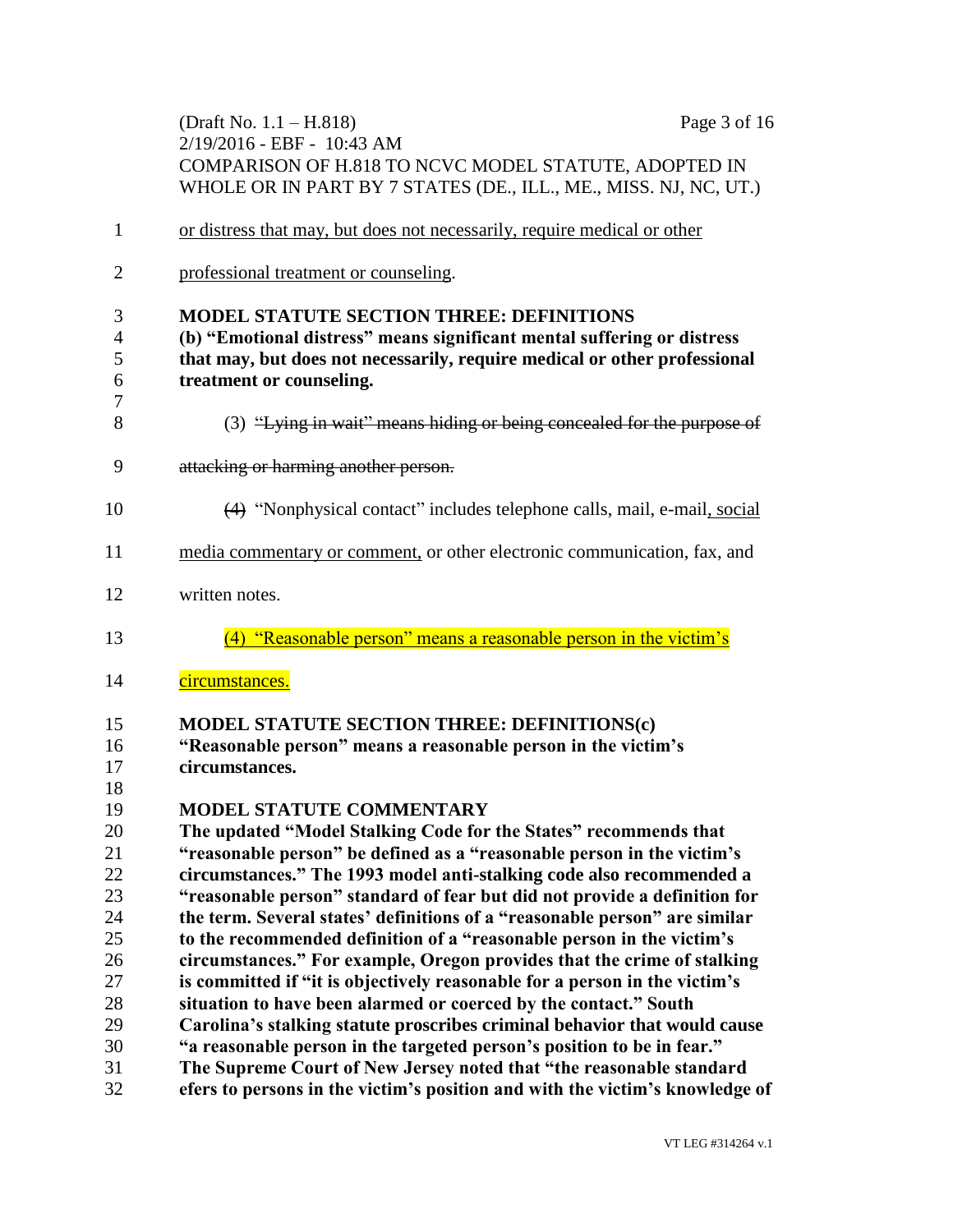| (Draft No. 1.1 – H.818)                                          | Page 4 of 16 |
|------------------------------------------------------------------|--------------|
| 2/19/2016 - EBF - 10:43 AM                                       |              |
| COMPARISON OF H.818 TO NCVC MODEL STATUTE, ADOPTED IN            |              |
| WHOLE OR IN PART BY 7 STATES (DE., ILL., ME., MISS. NJ, NC, UT.) |              |

| $\mathbf{1}$<br>$\overline{2}$<br>3<br>$\overline{4}$ | the defendant. 'Courts mustconsider [the victim's] individual<br>circumstances and background in determining whether a reasonable<br>person in that situation would have believed the defendant's threat."<br>H.E.S. v. J.C.S., 815 A.2d 405, 417 (N.J. 2003) |
|-------------------------------------------------------|---------------------------------------------------------------------------------------------------------------------------------------------------------------------------------------------------------------------------------------------------------------|
| 5<br>6                                                | (5) "Sexually assaulted the plaintiff" means that the defendant engaged<br>in conduct that meets elements of lewd and lascivious conduct as defined in                                                                                                        |
|                                                       |                                                                                                                                                                                                                                                               |
| 7                                                     | 13 V.S.A. § 2601, lewd and lascivious conduct with a child as defined in                                                                                                                                                                                      |
| 8                                                     | 13 V.S.A. § 2602, sexual assault as defined in 13 V.S.A. § 3252, aggravated                                                                                                                                                                                   |
| 9                                                     | sexual assault as defined in 13 V.S.A. § 3253, use of a child in a sexual                                                                                                                                                                                     |
| 10                                                    | performance as defined in 13 V.S.A. § 2822, or consenting to a sexual                                                                                                                                                                                         |
| 11                                                    | performance as defined in 13 V.S.A. § 2823 and that the plaintiff was the                                                                                                                                                                                     |
| 12                                                    | victim of the offense.                                                                                                                                                                                                                                        |
| 13                                                    | (6) "Stalk" means to engage in a course of conduct which consists of                                                                                                                                                                                          |
| 14                                                    | following or lying in wait for a person, or threatening behavior directed at a                                                                                                                                                                                |
| 15                                                    | specific person or a member of the person's family, and:                                                                                                                                                                                                      |
| 16                                                    | $(A)$ serves no legitimate purpose; and                                                                                                                                                                                                                       |
| 17                                                    | (B) that would cause a reasonable person to fear for his or her safety                                                                                                                                                                                        |
| 18                                                    | or the safety of another or would cause a reasonable person substantial                                                                                                                                                                                       |
| 19                                                    | emotional distress.                                                                                                                                                                                                                                           |
| 20                                                    | <b>MODEL STATUTE SECTION TWO: OFFENSE</b>                                                                                                                                                                                                                     |
| 21                                                    | Any person who purposefully engages in a course of conduct directed at a                                                                                                                                                                                      |
| 22                                                    | specific person and knows or should know that the course of conduct                                                                                                                                                                                           |
| 23                                                    | would cause a reasonable person to:                                                                                                                                                                                                                           |
| 24                                                    | (a) fear for his or her safety or the safety of a third person; or                                                                                                                                                                                            |
| 25                                                    | (b) suffer other emotional distress                                                                                                                                                                                                                           |

26 **is guilty of stalking.**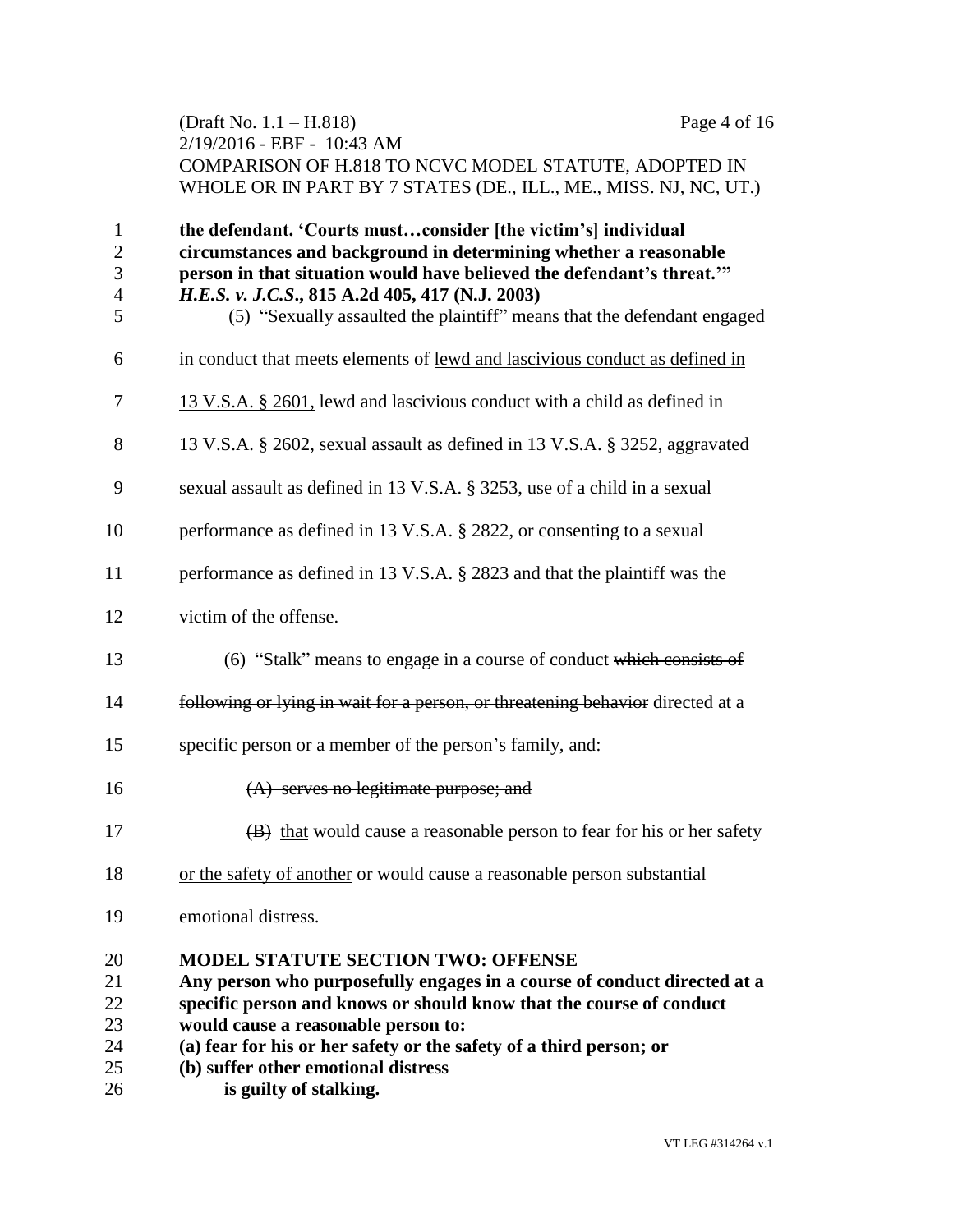(Draft No. 1.1 – H.818) Page 5 of 16 2/19/2016 - EBF - 10:43 AM COMPARISON OF H.818 TO NCVC MODEL STATUTE, ADOPTED IN WHOLE OR IN PART BY 7 STATES (DE., ILL., ME., MISS. NJ, NC, UT.)

| $\mathbf{1}$   | <b>MODEL STATUTE COMMENTARY</b>                                                     |
|----------------|-------------------------------------------------------------------------------------|
| $\sqrt{2}$     | "General intent" means that the stalker must intend the actions in which            |
| 3              | he or she is engaging (e.g., following, watching, or calling), but must not         |
| $\overline{4}$ | necessarily intend the consequences of those actions. "Specific intent"             |
| 5              | means that the stalker must intend to cause a specific reaction in the              |
| 6              | victim, such as fear for his or her own safety or the safety of others. The         |
| $\overline{7}$ | 1993 model anti-stalking code also recommended the adoption of a general            |
| $8\,$          | intent requirement. When it was drafted in 1993 only thirteen states had a          |
| 9              | general intent requirement in their stalking laws, and the others all had           |
| 10             | stalking laws with specific intent requirements. Currently, over half of            |
| 11             | states have some version of a general intent requirement in their stalking          |
| 12             | laws. Some of states require only that the defendant intentionally                  |
| 13             | committed prohibited acts (for example, Arizona, Delaware, Idaho,                   |
| 14             | Maine, North Dakota, Oklahoma). Others require instead that, in                     |
| 15             | committing the acts, he or she knew or reasonably should have known,                |
| 16             | that their actions would cause fear in a reasonable person (for example,            |
| 17             | Iowa, Maryland, Minnesota, New York, Utah, Virginia, Washington).                   |
| 18<br>19       | (7) "Stay away" means to refrain from knowingly:                                    |
|                |                                                                                     |
| 20             | (A) initiating or maintaining a physical presence near the plaintiff;               |
| 21             | (B) engaging in nonphysical contact with the plaintiff directly or                  |
| 22             | indirectly; or                                                                      |
| 23             | (C) engaging in nonphysical contact with the plaintiff through third                |
| 24             | parties who may or may not know of the order.                                       |
| 25             | (8) "Threatening behavior" "Threatens" means acts which to act in a                 |
| 26             | manner that would cause a reasonable person to fear unlawful sexual conduct,        |
| 27             | unlawful restraint, bodily injury, or death, including verbal threats,; written,    |
| 28             | telephonic, or other electronically communicated threats,: vandalism,: or           |
| 29             | physical contact without consent. <b>Intent is not required, including an overt</b> |
| 30             | statement of intent to physical harm or emotional distress to the person.           |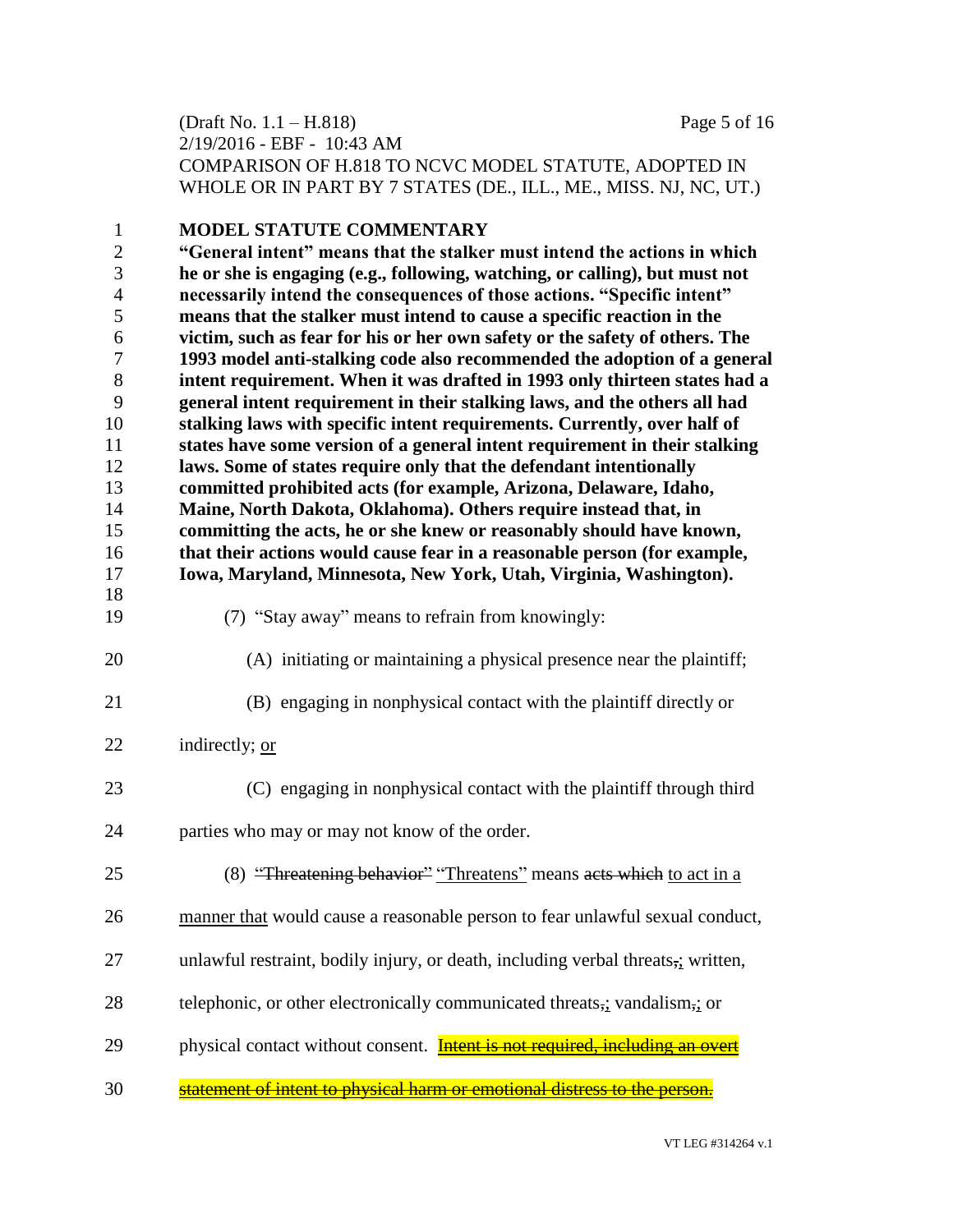(Draft No. 1.1 – H.818) Page 6 of 16 2/19/2016 - EBF - 10:43 AM COMPARISON OF H.818 TO NCVC MODEL STATUTE, ADOPTED IN WHOLE OR IN PART BY 7 STATES (DE., ILL., ME., MISS. NJ, NC, UT.) <sup>"</sup>Threaten" shall not be construed to require an intent to threaten, whether 2 established by an overt statement of intent to cause physical harm or by any other means. Sec. 2. 12 V.S.A. § 5133 is amended to read: § 5133. REQUESTS FOR AN ORDER AGAINST STALKING OR 6 SEXUAL ASSAULT (a) A person, other than a family or household member as defined in 15 V.S.A. § 1101(2), may seek an order against stalking or sexual assault on behalf of him him- or herself or his or her children by filing a complaint under this chapter. The plaintiff shall submit an affidavit in support of the order. (b) Except as provided in section 5134 of this title, the court shall grant the order only after notice to the defendant and a hearing. The plaintiff shall have the burden of proving by a preponderance of the evidence that the defendant stalked or sexually assaulted the plaintiff. (c) In a hearing under this chapter, neither opinion evidence of nor evidence of the reputation of the plaintiff's sexual conduct shall be admitted. Evidence of prior sexual conduct of the plaintiff shall not be admitted; provided, however, where it bears on the credibility of the plaintiff or it is material to a fact at issue and its probative value outweighs its private character, the court may admit any of the following: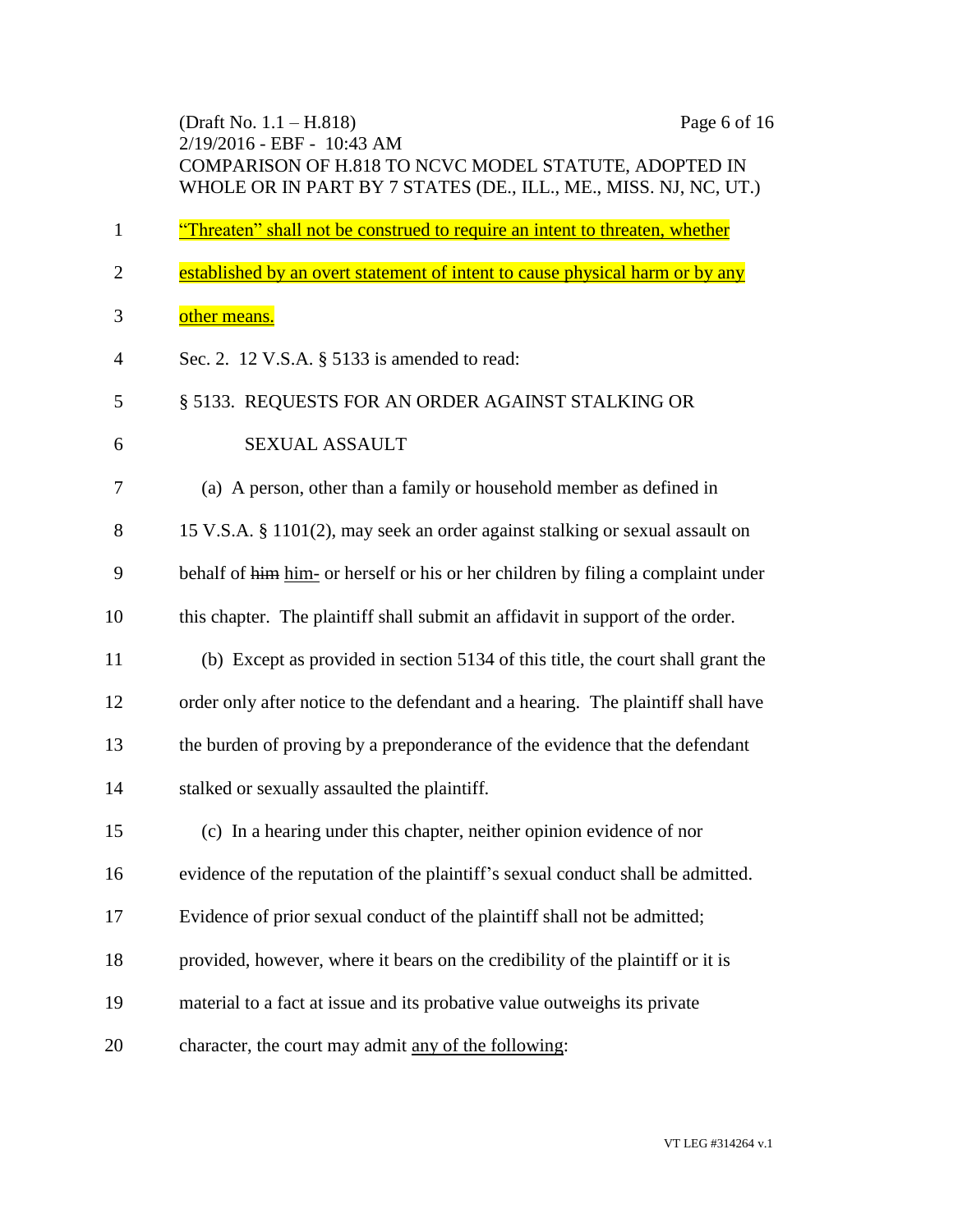(Draft No. 1.1 – H.818) Page 7 of 16 2/19/2016 - EBF - 10:43 AM COMPARISON OF H.818 TO NCVC MODEL STATUTE, ADOPTED IN WHOLE OR IN PART BY 7 STATES (DE., ILL., ME., MISS. NJ, NC, UT.) 1 (1) Evidence evidence of the plaintiff's past sexual conduct with the 2 defendant.; 3 (2) Evidence evidence of specific instances of the plaintiff's sexual 4 conduct showing the source of origin of semen, pregnancy, or disease.; or 5 (3) Evidence evidence of specific instances of the plaintiff's past false 6 allegations of violations of 13 V.S.A. chapter 59 or 72. 7 (d) $\left(1\right)$  If the court finds by a preponderance of evidence that the defendant 8 has stalked or sexually assaulted the plaintiff, or has been convicted of stalking 9 or sexually assaulting the plaintiff, the court shall order the defendant to stay 10 away from the plaintiff or the plaintiff's children, or both, and may make any 11 other such order it deems necessary to protect the plaintiff or the plaintiff's 12 children, or both. 13 (2) If the court finds by a preponderance of evidence that the defendant 14 has sexually assaulted the plaintiff and there is a danger of the defendant 15 **Further harming the plaintiff, the court shall order the defendant to stay away** 16 **from the plaintiff or the plaintiff's children, or both, and may make any other** 17 such order it deems necessary to protect the plaintiff or the plaintiff's children, 18 **or both. The court may consider the defendant's past conduct as relevant** 19 **evidence of future harm.** 20 (e) Relief shall be granted for a fixed period, at the expiration of which

21 time the court may extend any order, upon motion of the plaintiff, for such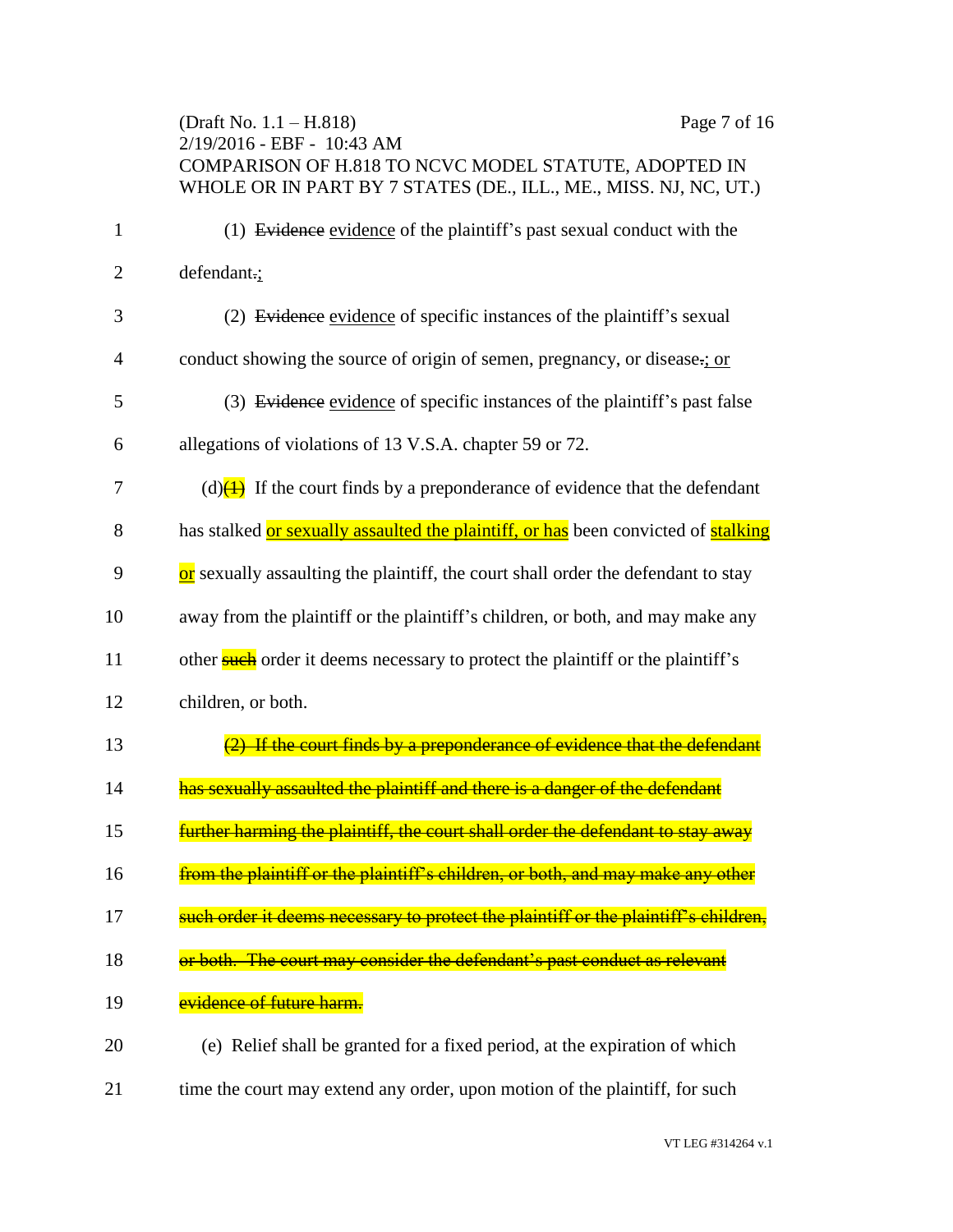|    | (Draft No. $1.1 - H.818$ )<br>2/19/2016 - EBF - 10:43 AM<br>COMPARISON OF H.818 TO NCVC MODEL STATUTE, ADOPTED IN<br>WHOLE OR IN PART BY 7 STATES (DE., ILL., ME., MISS. NJ, NC, UT.) | Page 8 of 16 |
|----|---------------------------------------------------------------------------------------------------------------------------------------------------------------------------------------|--------------|
| 1  | additional time as it deems necessary to protect the plaintiff or the plaintiff's                                                                                                     |              |
| 2  | children, or both. It is not necessary for the court to find that the defendant                                                                                                       |              |
| 3  | stalked or sexually assaulted the plaintiff during the pendency of the order to                                                                                                       |              |
| 4  | extend the terms of the order. The court may modify its order at any                                                                                                                  |              |
| 5  | subsequent time upon motion by either party and a showing of a substantial                                                                                                            |              |
| 6  | change in circumstance.                                                                                                                                                               |              |
| 7  | * * *                                                                                                                                                                                 |              |
| 8  | Sec. 3. 13 V.S.A. § 1021 is amended to read:                                                                                                                                          |              |
| 9  | § 1021. DEFINITIONS                                                                                                                                                                   |              |
| 10 | For the purpose of As used in this chapter:                                                                                                                                           |              |
| 11 |                                                                                                                                                                                       |              |
| 12 | <u> "Deadly weapon" means any firearm, or other weapon,</u>                                                                                                                           |              |
| 13 | material, or substance, whether animate or inanimate which                                                                                                                            |              |
| 14 | manner it is used or is intended to be used is known to be capable of producing                                                                                                       |              |
| 15 | death or serious bodily injury.                                                                                                                                                       |              |
| 16 | <del>(4) "Threatens" or "threatening behavior" means to act in a manner that</del>                                                                                                    |              |
| 17 | <u>would cause a reasonable person to fear unlawful sexual conduct, unlawful</u>                                                                                                      |              |
| 18 | <u>estraint, bodily injury, or death, including verbal threats; written, telephonic, </u>                                                                                             |              |
| 19 | or other electronically communicated threats; vandalism; or physical contact                                                                                                          |              |
| 20 | without consent. Intent is not required, including an overt statement of intent                                                                                                       |              |
| 21 | to physical harm or emotional distress to the person.                                                                                                                                 |              |

VT LEG #314264 v.1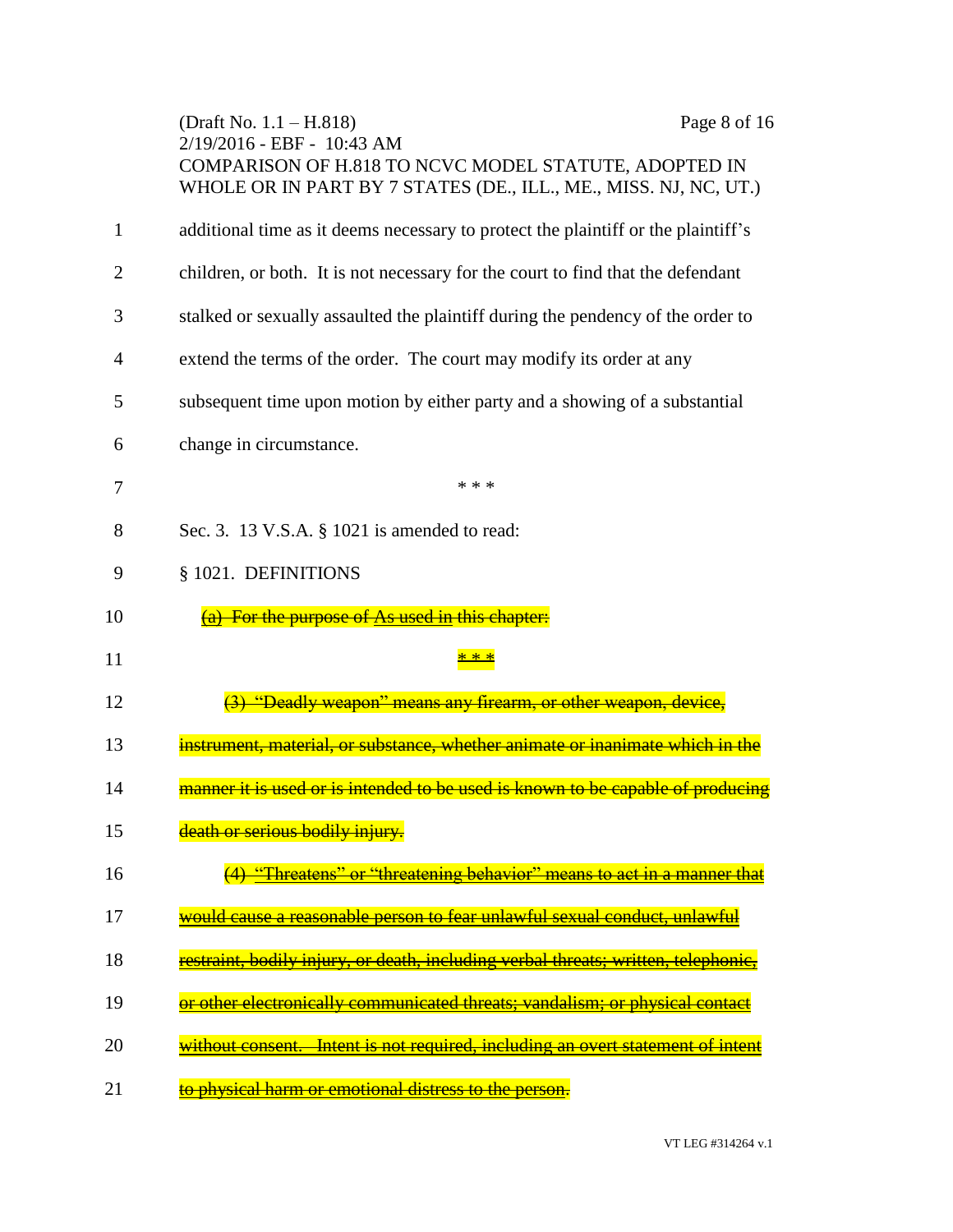|                | Page 9 of 16<br>(Draft No. $1.1 - H.818$ )<br>2/19/2016 - EBF - 10:43 AM<br>COMPARISON OF H.818 TO NCVC MODEL STATUTE, ADOPTED IN<br>WHOLE OR IN PART BY 7 STATES (DE., ILL., ME., MISS. NJ, NC, UT.) |
|----------------|-------------------------------------------------------------------------------------------------------------------------------------------------------------------------------------------------------|
| $\mathbf{1}$   | (b) As used in this subchapter, "Course "course of conduct" means a                                                                                                                                   |
| $\overline{2}$ | pattern of conduct composed of two or more acts over a period of time,                                                                                                                                |
| 3              | however short, evidencing a continuity of purpose. Constitutionally protected                                                                                                                         |
| $\overline{4}$ | activity is not included within the meaning of "course of conduct."                                                                                                                                   |
| 5              | Sec. 4. 13 V.S.A. chapter 19, subchapter 7 is amended to read:                                                                                                                                        |
| 6              | Subchapter 7. Stalking                                                                                                                                                                                |
| 7              | § 1061. DEFINITIONS                                                                                                                                                                                   |
| 8              | As used in this subchapter:                                                                                                                                                                           |
| 9              | (1) "Stalk" means to engage in a course of conduct which consists of                                                                                                                                  |
| 10             | following, lying in wait for, or harassing, and:                                                                                                                                                      |
| 11             | $(A)$ serves no legitimate purpose; and                                                                                                                                                               |
| 12             | (B) would cause a reasonable person to fear for his or her physical                                                                                                                                   |
| 13             | safety or would cause a reasonable person substantial emotional distress.                                                                                                                             |
| 14             | (2) "Following" means maintaining over a period of time a visual or                                                                                                                                   |
| 15             | physical proximity to another person in such manner as would cause a                                                                                                                                  |
| 16             | reasonable person to have a fear of unlawful sexual conduct, unlawful restraint,                                                                                                                      |
| 17             | bodily injury, or death.                                                                                                                                                                              |
| 18             | (3) "Harassing" means actions directed at a specific person, or a                                                                                                                                     |
| 19             | member of the person's family, which would cause a reasonable person to fear                                                                                                                          |
| 20             | unlawful sexual conduct, unlawful restraint, bodily injury, or death, including                                                                                                                       |
| 21             | verbal threats, written, telephonic, or other electronically communicated                                                                                                                             |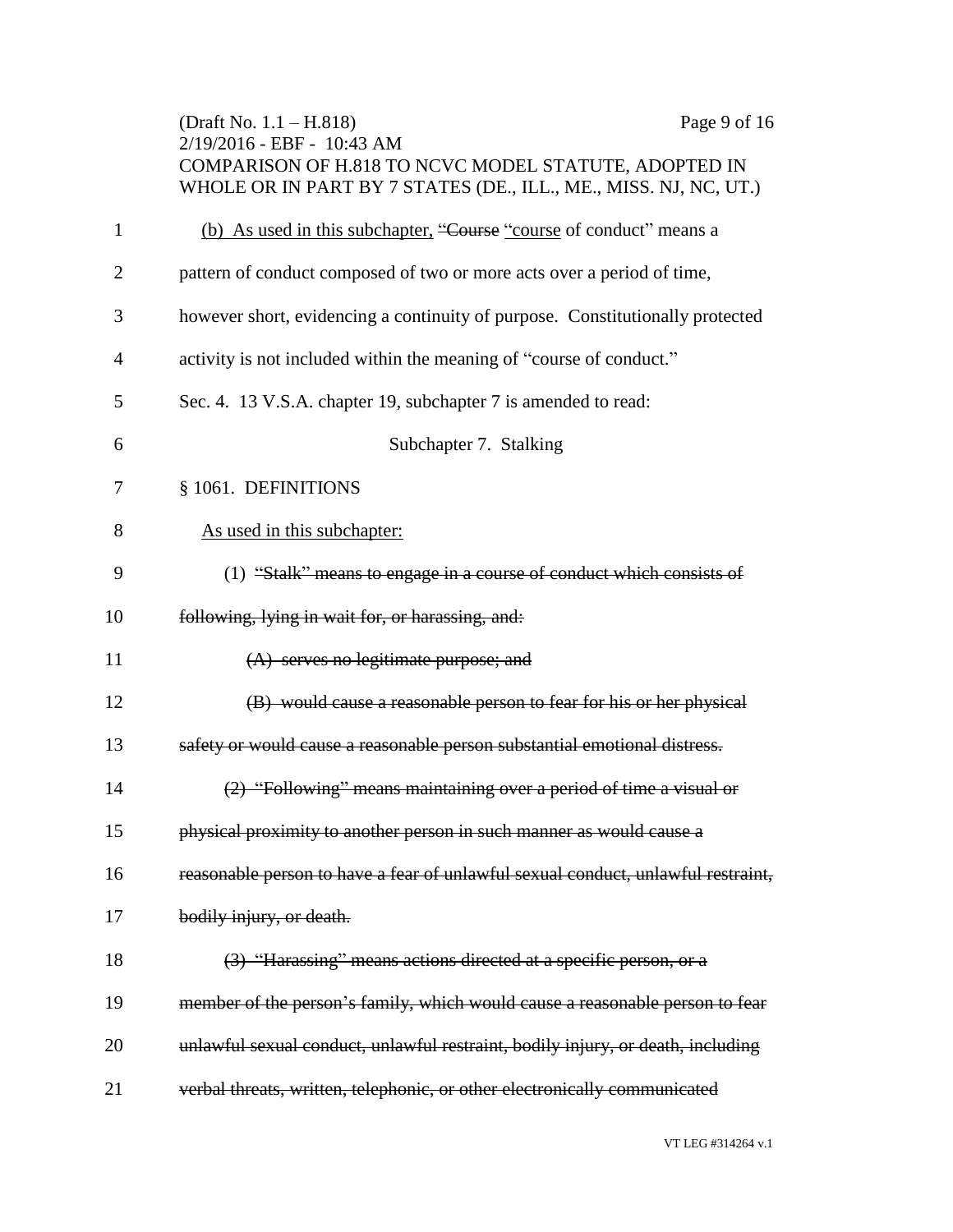|                | (Draft No. $1.1 - H.818$ )<br>2/19/2016 - EBF - 10:43 AM<br>COMPARISON OF H.818 TO NCVC MODEL STATUTE, ADOPTED IN<br>WHOLE OR IN PART BY 7 STATES (DE., ILL., ME., MISS. NJ, NC, UT.) | Page 10 of 16 |
|----------------|---------------------------------------------------------------------------------------------------------------------------------------------------------------------------------------|---------------|
| $\mathbf{1}$   | threats, vandalism, or physical contact without consent "Course of conduct"                                                                                                           |               |
| $\overline{2}$ | means two or more acts over a period of time, however short, in which a                                                                                                               |               |
| 3              | person follows, monitors, observes, surveils, threatens, or communicates to or                                                                                                        |               |
| 4              | about another person or interferes with another person's property. This                                                                                                               |               |
| 5              | definition shall apply to acts conducted by the person directly, indirectly, or                                                                                                       |               |
| 6              | through third parties and by any action, method, device, or means.                                                                                                                    |               |
| 7              | (4) "Lying in wait" means hiding or being concealed for the purpose of                                                                                                                |               |
| 8              | attacking or harming another person.                                                                                                                                                  |               |
| 9              | (2) "Emotional distress" means significant mental suffering or distress                                                                                                               |               |
| 10             | that may, but does not necessarily, require medical or other professional                                                                                                             |               |
| 11             | treatment or counseling.                                                                                                                                                              |               |
| 12             | (3) "Reasonable person" means a reasonable person in the victim's                                                                                                                     |               |
| 13             | circumstances.                                                                                                                                                                        |               |
| 14             | (4) "Stalk" means to engage in a course of conduct directed at a specific                                                                                                             |               |
| 15             | person that would cause a reasonable person to fear for his or her safety or the                                                                                                      |               |
| 16             | safety of another or would cause a reasonable person substantial emotional                                                                                                            |               |
| 17             | distress.                                                                                                                                                                             |               |
| 18             | (5) "Threatens" or "threatening behavior" shall have the same meaning                                                                                                                 |               |
| 19             | as provided in section 1021 of this title means to act in a manner that would                                                                                                         |               |
| 20             | cause a reasonable person to fear unlawful sexual conduct, unlawful restraint,                                                                                                        |               |
| 21             | bodily injury, or death, including verbal threats; written, telephonic, or other                                                                                                      |               |

VT LEG #314264 v.1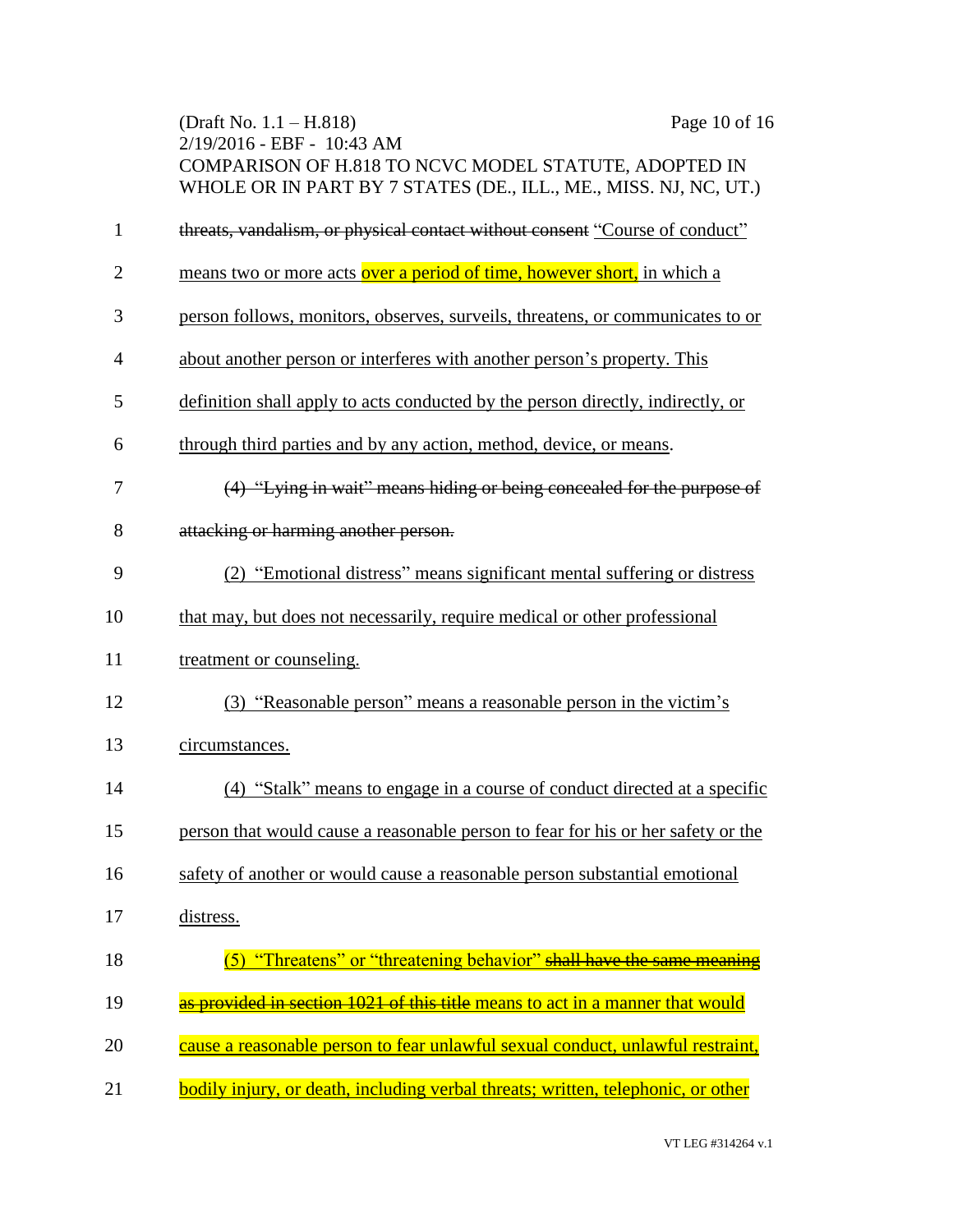(Draft No. 1.1 – H.818) Page 11 of 16 2/19/2016 - EBF - 10:43 AM COMPARISON OF H.818 TO NCVC MODEL STATUTE, ADOPTED IN WHOLE OR IN PART BY 7 STATES (DE., ILL., ME., MISS. NJ, NC, UT.)

- electronically communicated threats; vandalism; or physical contact without
- 2 consent. "Threaten" shall not be construed to require an intent to threaten,
- whether established by an overt statement of intent to cause physical harm or
- 4 by any other means.
- § 1062. STALKING
- Any person who intentionally stalks another person shall be imprisoned not
- more than two years or fined not more than \$5,000.00, or both.
- 8 § 1063. AGGRAVATED STALKING
- (a) A person commits the crime of aggravated stalking if the person
- intentionally stalks another person, and:
- (1) such conduct violates a court order that prohibits stalking and is in
- 12 effect at the time of the offense:  $\theta$
- (2) has been previously convicted of stalking or aggravated stalking; or
- (3) has been previously convicted of an offense an element of which
- involves an act of violence against the same person; or
- (4) the person being stalked is under the age of 16 years of age; or
- (5) had a deadly weapon, as defined in section 1021 of this title, in his or
- her possession while engaged in the act of stalking.
- (b) A person who commits the crime of aggravated stalking shall be
- imprisoned not more than five years or be fined not more than \$25,000.00, or
- both.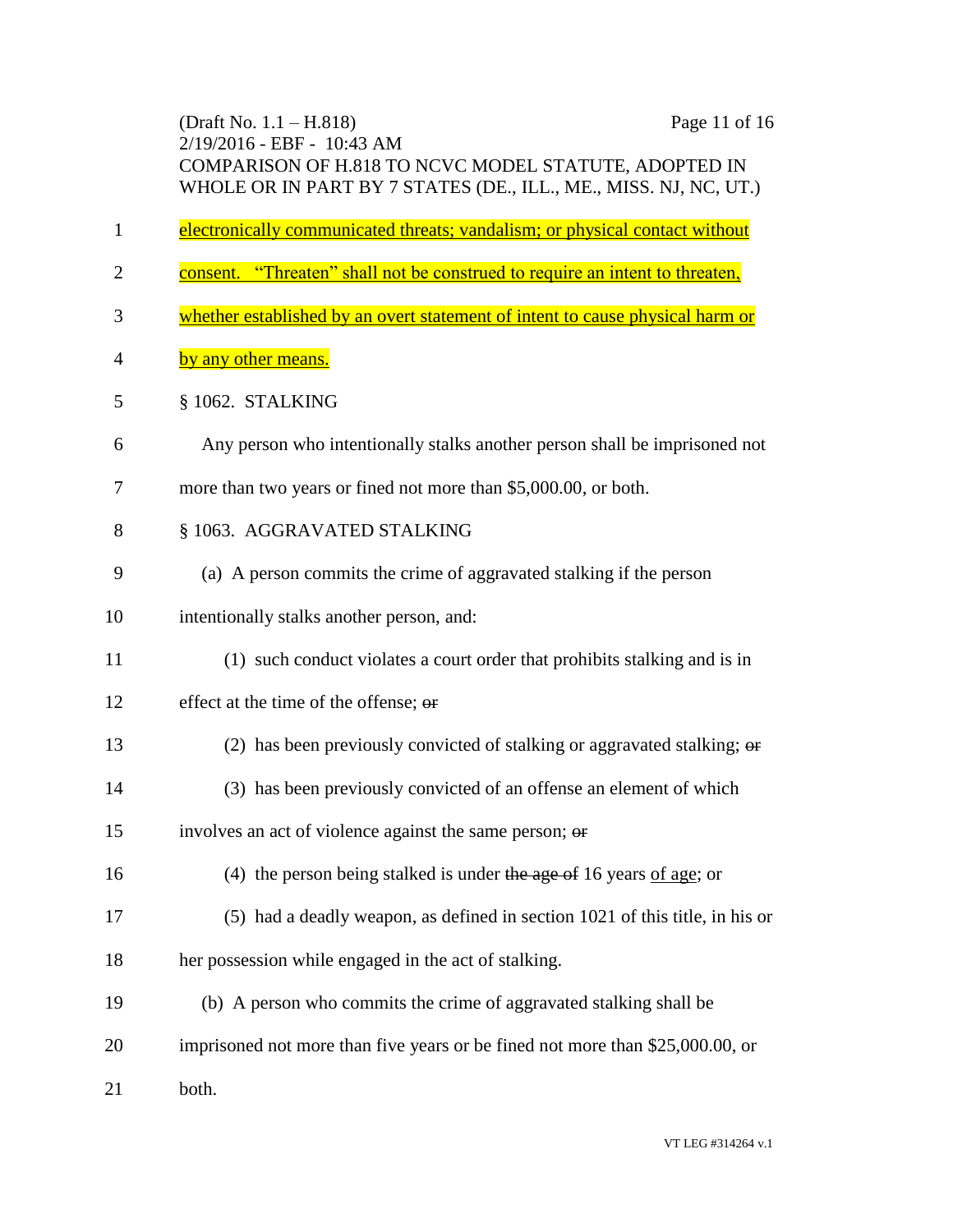|                                       | (Draft No. $1.1 - H.818$ )<br>Page 12 of 16<br>$2/19/2016$ - EBF - 10:43 AM<br>COMPARISON OF H.818 TO NCVC MODEL STATUTE, ADOPTED IN<br>WHOLE OR IN PART BY 7 STATES (DE., ILL., ME., MISS. NJ, NC, UT.)                                                                                               |
|---------------------------------------|--------------------------------------------------------------------------------------------------------------------------------------------------------------------------------------------------------------------------------------------------------------------------------------------------------|
| $\mathbf{1}$                          | (c) Conduct constituting the offense of aggravated stalking shall be                                                                                                                                                                                                                                   |
| $\overline{2}$                        | considered a violent act for the purposes of determining bail.                                                                                                                                                                                                                                         |
| 3                                     | § 1064. DEFENSES                                                                                                                                                                                                                                                                                       |
| 4                                     | In a prosecution under this subchapter, it shall not be a defense that:                                                                                                                                                                                                                                |
| 5                                     | (1) the defendant was not provided actual notice that the course of                                                                                                                                                                                                                                    |
| 6                                     | conduct was unwanted; or                                                                                                                                                                                                                                                                               |
| 7                                     | (2) the defendant did not intend to cause the victim fear or emotional                                                                                                                                                                                                                                 |
| 8                                     | distress.                                                                                                                                                                                                                                                                                              |
| 9<br>10<br>11<br>12<br>13<br>14<br>15 | <b>MODEL STATUTE SECTION FOUR: DEFENSES</b><br>In any prosecution under this law, it shall not be a defense that:<br>(a) the actor was not given actual notice that the course of conduct was<br>unwanted; or<br>(b) the actor did not intend to cause the victim fear or other emotional<br>distress. |
| 16                                    | <b>Delaware</b>                                                                                                                                                                                                                                                                                        |
| 17                                    | (a) A person is guilty of stalking when the person knowingly engages in a course of                                                                                                                                                                                                                    |
| 18                                    | conduct directed at a specific person and that conduct would cause a reasonable person                                                                                                                                                                                                                 |
| 19                                    | to:                                                                                                                                                                                                                                                                                                    |
| 20                                    | (1) Fear physical injury to himself or herself or that of another person; or                                                                                                                                                                                                                           |
| 21<br>22                              | (2) Suffer other significant mental anguish or distress that may, but does not necessarily,<br>require medical or other professional treatment or counseling.                                                                                                                                          |
| 23                                    | * * *                                                                                                                                                                                                                                                                                                  |
| 24                                    | (e) Definitions. -- The following terms shall have the following meaning as used in this                                                                                                                                                                                                               |

section: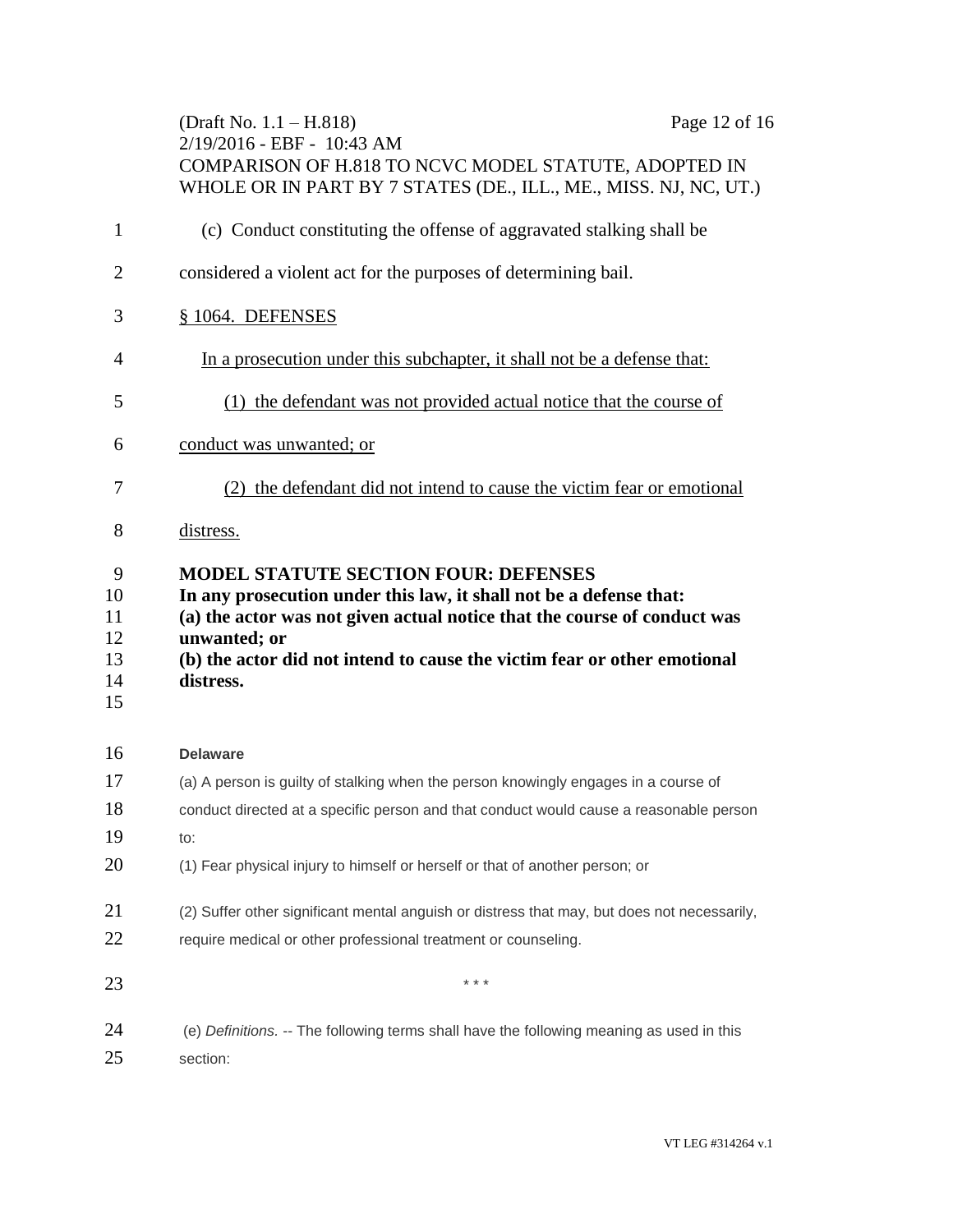# (Draft No. 1.1 – H.818) Page 13 of 16 2/19/2016 - EBF - 10:43 AM COMPARISON OF H.818 TO NCVC MODEL STATUTE, ADOPTED IN WHOLE OR IN PART BY 7 STATES (DE., ILL., ME., MISS. NJ, NC, UT.)

| 1              | (1) "Course of conduct" means 3 or more separate incidents, including, but not limited to,       |
|----------------|--------------------------------------------------------------------------------------------------|
| $\overline{c}$ | acts in which the person directly, indirectly, or through third parties, by any action, method,  |
| 3              | device, or means, follows, monitors, observes, surveys, threatens, or communicates to or         |
| $\overline{4}$ | about another, or interferes with, jeopardizes, damages, or disrupts another's daily             |
| 5              | activities, property, employment, business, career, education, or medical care. A                |
| 6              | conviction is not required for any predicate act relied upon to establish a course of            |
| 7              | conduct. A conviction for any predicate act relied upon to establish a course of conduct         |
| 8              | does not preclude prosecution under this section. Prosecution under this section does not        |
| 9              | preclude prosecution under any other section of the Code.                                        |
| 10             | (2) "A reasonable person" means a reasonable person in the victim's circumstances.               |
| 11             | $* * *$                                                                                          |
| 12             | (h) In any prosecution under this law, it shall not be a defense that the perpetrator was not    |
| 13             | given actual notice that the course of conduct was unwanted; or that the perpetrator did         |
| 14             | not intend to cause the victim fear or other emotional distress.                                 |
| 15             | (i) In any prosecution under this section, it is an affirmative defense that the person          |
| 16             | charged was engaged in lawful picketing.                                                         |
| 17             | (j) This section shall not apply to conduct which occurs in furtherance of legitimate            |
| 18             | activities of law-enforcement, private investigators, security officers or private detectives as |
| 19             | those activities are defined in Chapter 13 of Title 24.                                          |
| 20             |                                                                                                  |
| 21             | <b>Illinois</b>                                                                                  |
| 22             | (a) A person commits stalking when he or she knowingly engages in a course of conduct            |
| 23             | directed at a specific person, and he or she knows or should know that this course of            |
| 24             | conduct would cause a reasonable person to:                                                      |
| 25             | (1) fear for his or her safety or the safety of a third person; or                               |
| 26             | (2) suffer other emotional distress.                                                             |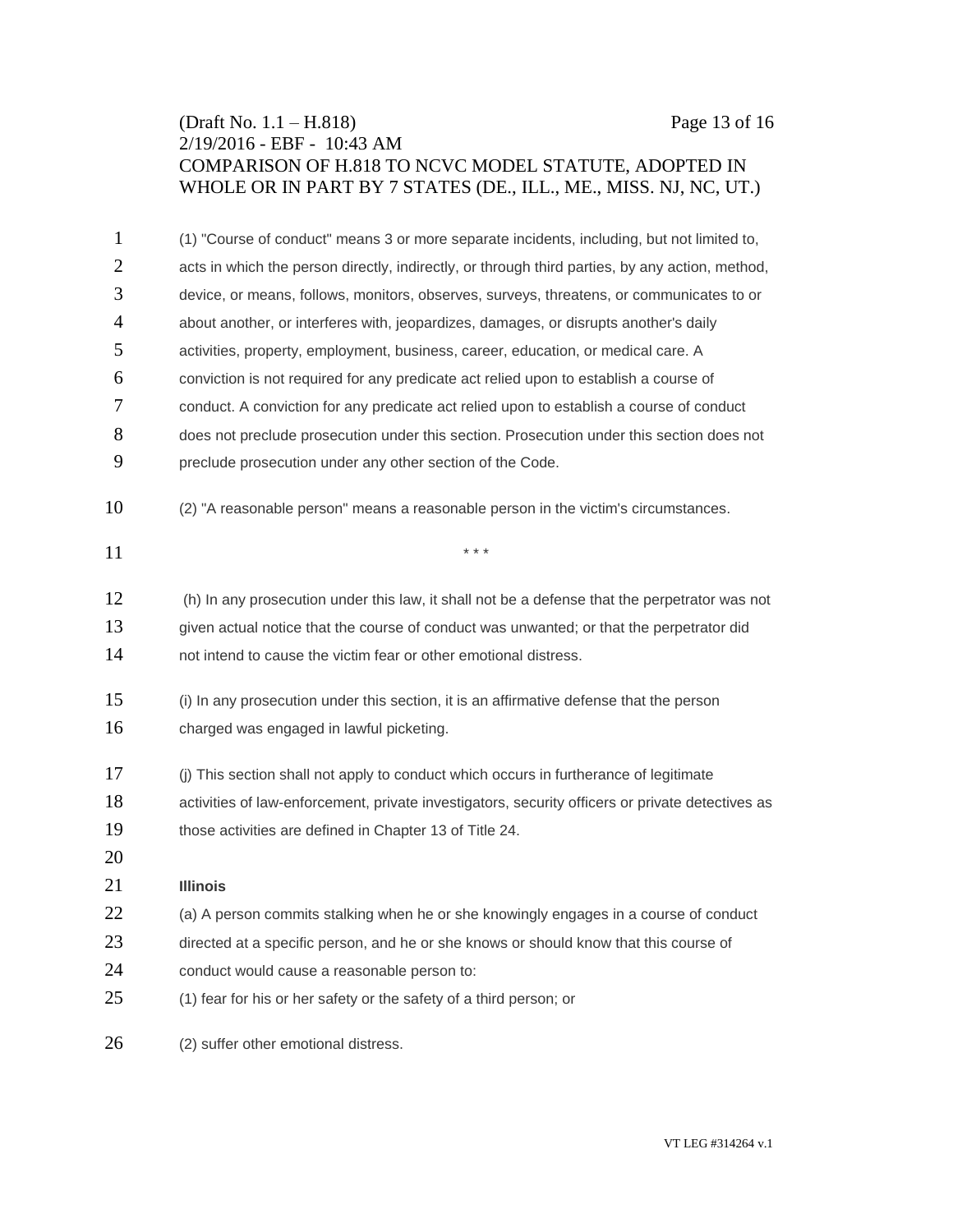# (Draft No. 1.1 – H.818) Page 14 of 16 2/19/2016 - EBF - 10:43 AM COMPARISON OF H.818 TO NCVC MODEL STATUTE, ADOPTED IN WHOLE OR IN PART BY 7 STATES (DE., ILL., ME., MISS. NJ, NC, UT.)

| $\mathbf{1}$   | (a-3) A person commits stalking when he or she, knowingly and without lawful justification, |
|----------------|---------------------------------------------------------------------------------------------|
| 2              | on at least 2 separate occasions follows another person or places the person under          |
| 3              | surveillance or any combination thereof and:                                                |
| $\overline{4}$ | (1) at any time transmits a threat of immediate or future bodily harm, sexual assault,      |
| 5              | confinement or restraint and the threat is directed towards that person or a family member  |
| 6              | of that person; or                                                                          |
| 7              | (2) places that person in reasonable apprehension of immediate or future bodily harm,       |
| 8              | sexual assault, confinement or restraint to or of that person or a family member of that    |
| 9              | person.                                                                                     |
| 10             |                                                                                             |
| 11             | c) Definitions. For purposes of this Section:                                               |
| 12             | (1) "Course of conduct" means 2 or more acts, including but not limited to acts in which a  |
| 13             | defendant directly, indirectly, or through third parties, by any action, method, device, or |
| 14             | means follows, monitors, observes, surveils, threatens, or communicates to or about, a      |
| 15             | person, engages in other non-consensual contact, or interferes with or damages a            |
| 16             | person's property or pet. A course of conduct may include contact via electronic            |
| 17             | communications.                                                                             |
| 18             | (2) "Electronic communication" means any transfer of signs, signals, writings, sounds,      |
| 19             | data, or intelligence of any nature transmitted in whole or in part by a wire, radio,       |
| 20             | electromagnetic, photoelectric, or photo-optical system. "Electronic communication"         |
| 21             | includes transmissions by a computer through the Internet to another computer.              |
| 22             | (3) "Emotional distress" means significant mental suffering, anxiety or alarm.              |
| 23             | * * *                                                                                       |
| 24             | (8) "Reasonable person" means a person in the victim's situation.                           |
| 25             | (d) Exemptions.                                                                             |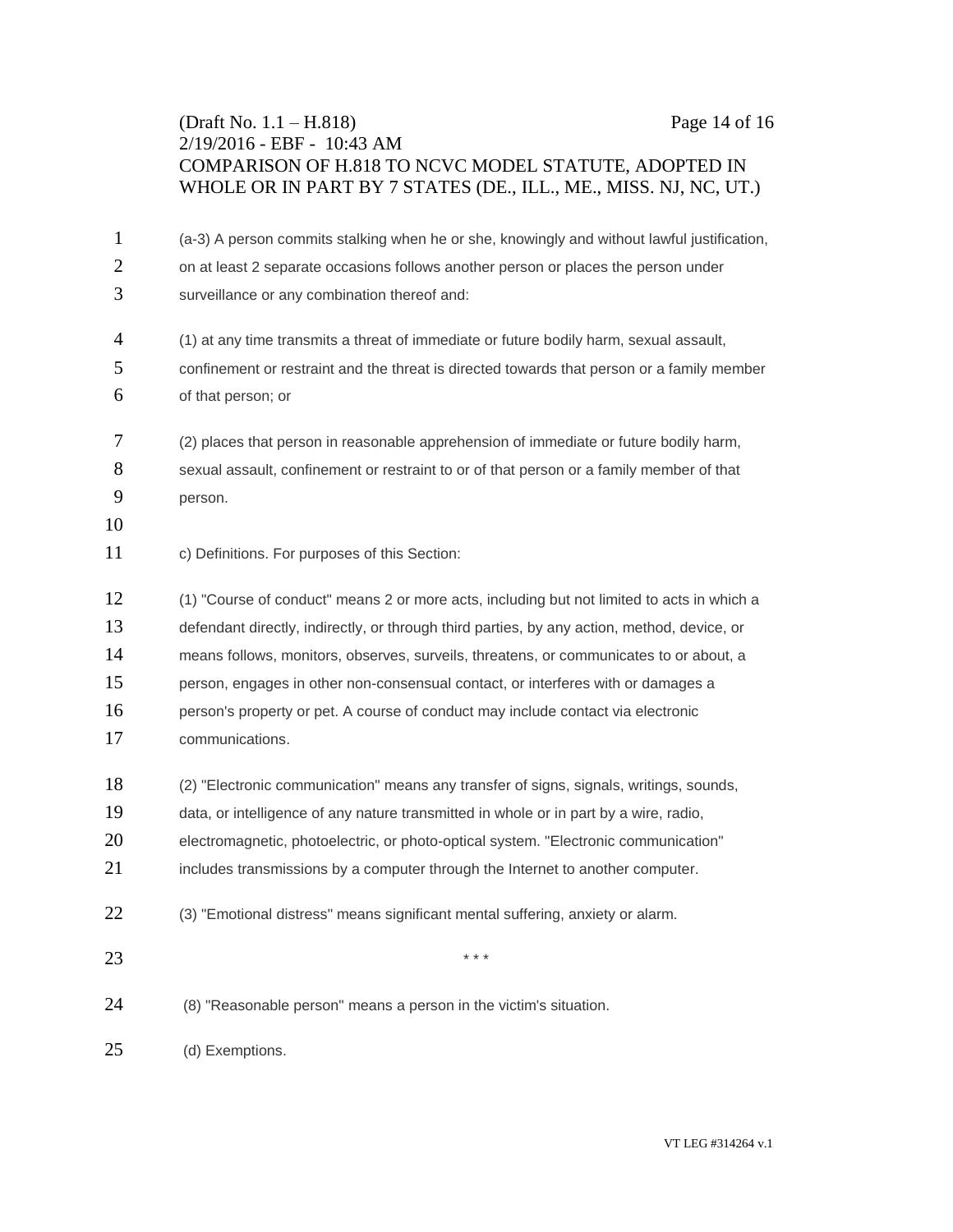# (Draft No. 1.1 – H.818) Page 15 of 16 2/19/2016 - EBF - 10:43 AM COMPARISON OF H.818 TO NCVC MODEL STATUTE, ADOPTED IN WHOLE OR IN PART BY 7 STATES (DE., ILL., ME., MISS. NJ, NC, UT.)

| 1              | (1) This Section does not apply to any individual or organization (i) monitoring or attentive  |
|----------------|------------------------------------------------------------------------------------------------|
| $\overline{2}$ | to compliance with public or worker safety laws, wage and hour requirements, or other          |
| 3              | statutory requirements, or (ii) picketing occurring at the workplace that is otherwise lawful  |
| 4              | and arises out of a bona fide labor dispute, including any controversy concerning wages,       |
| 5              | salaries, hours, working conditions or benefits, including health and welfare, sick leave,     |
| 6              | insurance, and pension or retirement provisions, the making or maintaining of collective       |
| 7              | bargaining agreements, and the terms to be included in those agreements.                       |
| 8              | (2) This Section does not apply to an exercise of the right to free speech or assembly that    |
| 9              | is otherwise lawful.                                                                           |
| 10             | * * *                                                                                          |
| 11             | <b>Maine</b>                                                                                   |
| 12             | 1. A person is guilty of stalking if:                                                          |
| 13             | A. The actor intentionally or knowingly engages in a course of conduct directed at or          |
| 14             | concerning a specific person that would cause a reasonable person:                             |
| 15             | (1) To suffer serious inconvenience or emotional distress;                                     |
| 16             | (2) To fear bodily injury or to fear bodily injury to a close relation;                        |
| 17             | (3) To fear death or to fear the death of a close relation;                                    |
| 18             | (4) To fear damage or destruction to or tampering with property; or                            |
| 19             | (5) To fear injury to or the death of an animal owned by or in the possession and control of   |
| 20             | that specific person.                                                                          |
|                |                                                                                                |
| 21             | 2. As used in this section, unless the context otherwise indicates, the following terms have   |
| 22             | the following meanings.                                                                        |
| 23             | A. "Course of conduct" means 2 or more acts, including but not limited to acts in which the    |
| 24             | actor, by any action, method, device or means, directly or indirectly follows, monitors,       |
| 25             | tracks, observes, surveils, threatens, harasses or communicates to or about a person or        |
| 26             | interferes with a person's property. "Course of conduct" also includes, but is not limited to, |